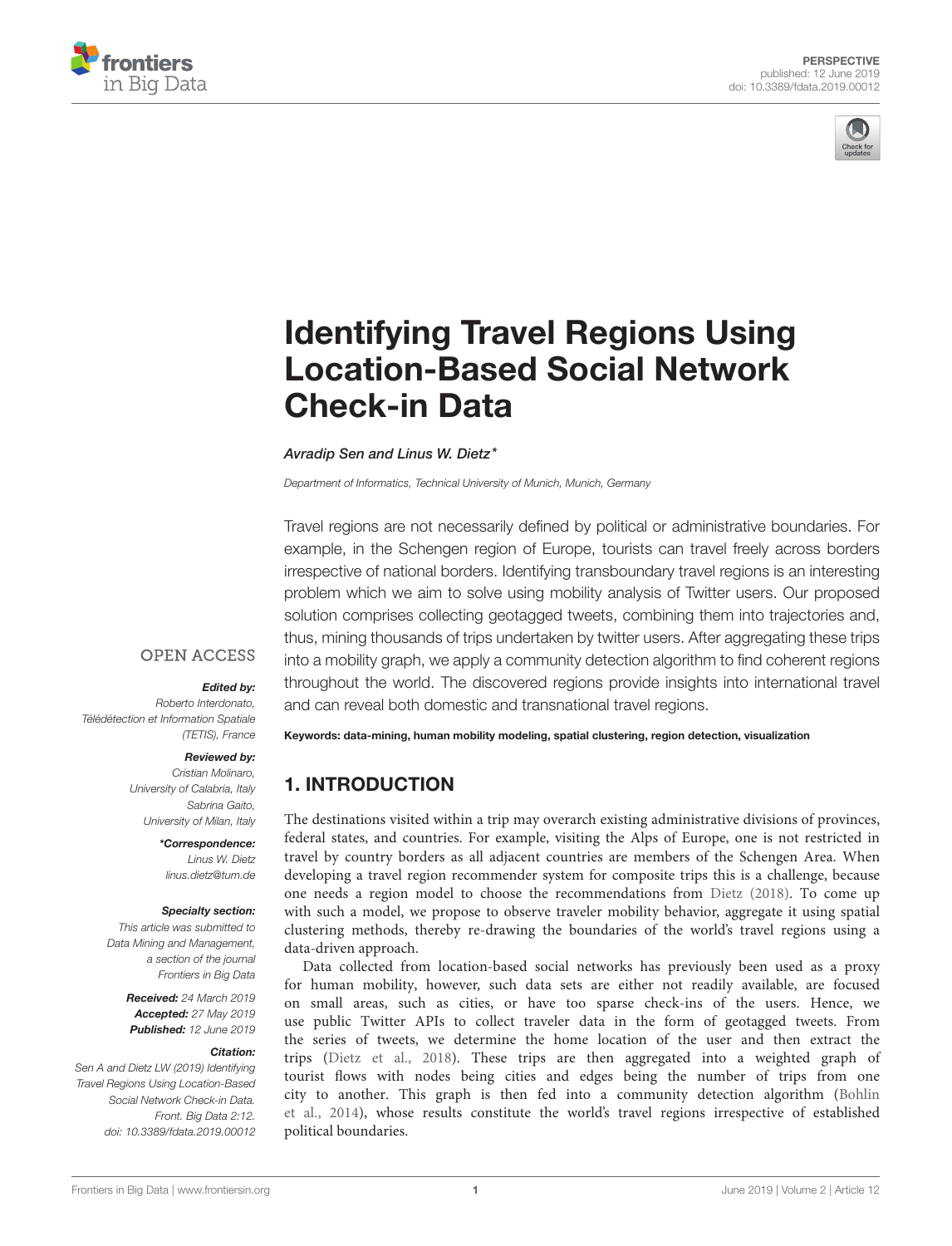In this position paper, we want to motivate this approach, describe our ideas to implement and evaluate such a method. Furthermore, we outline the implications and benefits of a data-driven region model in other domains, such as recommender systems.

# 2. METHOD

Twitter allows algorithmic access to a stream of public tweets through their APIs, which can be queried to build a data set of geotagged tweets. By querying timelines of users who have enabled sharing the geolocation of their tweets, we can follow their movement patterns. To reduce noise, the individual geolocations are matched to the nearest city. Thus, each tweet in the timeline constitutes a check-in to a city. After the home city of the user has been determined by the highest number of check-ins, consecutive check-ins outside of the home city can then be combined to a trip. To focus on travelers, we exclude all trips shorter than 7 days. Furthermore, we require at least one check-in within 5 days, to ensure sufficient data quality. For more details on the trip mining, we refer to our previous paper [\(Dietz et al., 2018\)](#page-2-1).

The trips are then transformed into an undirected graph, where each city is a node, and the edges represent the flows divided by the distance between the two cities. The flows are computed by summing up the co-occurrences of the two nodes in a clique formed by all cities in a trip. For example, if somebody traveled from Munich to Berlin via Nuremberg in one trip, we would also count the flow from Munich to Berlin as one. Including the distance into the edge weight was useful to reduce noise in the flow graph introduced by distant traffic hubs, such as airports. With this graph-based representation, we can run the Infomap multi-level community detection algorithm to see which cities form coherent clusters [\(Rosvall et al., 2009\)](#page-3-0).

### 3. PRELIMINARY RESULTS

Running this approach with trips from Twitter reveals four major clusters on the highest hierarchy:

- 1. North and Central America,
- 2. South America,
- 3. Europe, Russia, Arabia, Western and South Africa, and
- 4. Eastern Africa, Asia, and Oceania.

<span id="page-1-0"></span>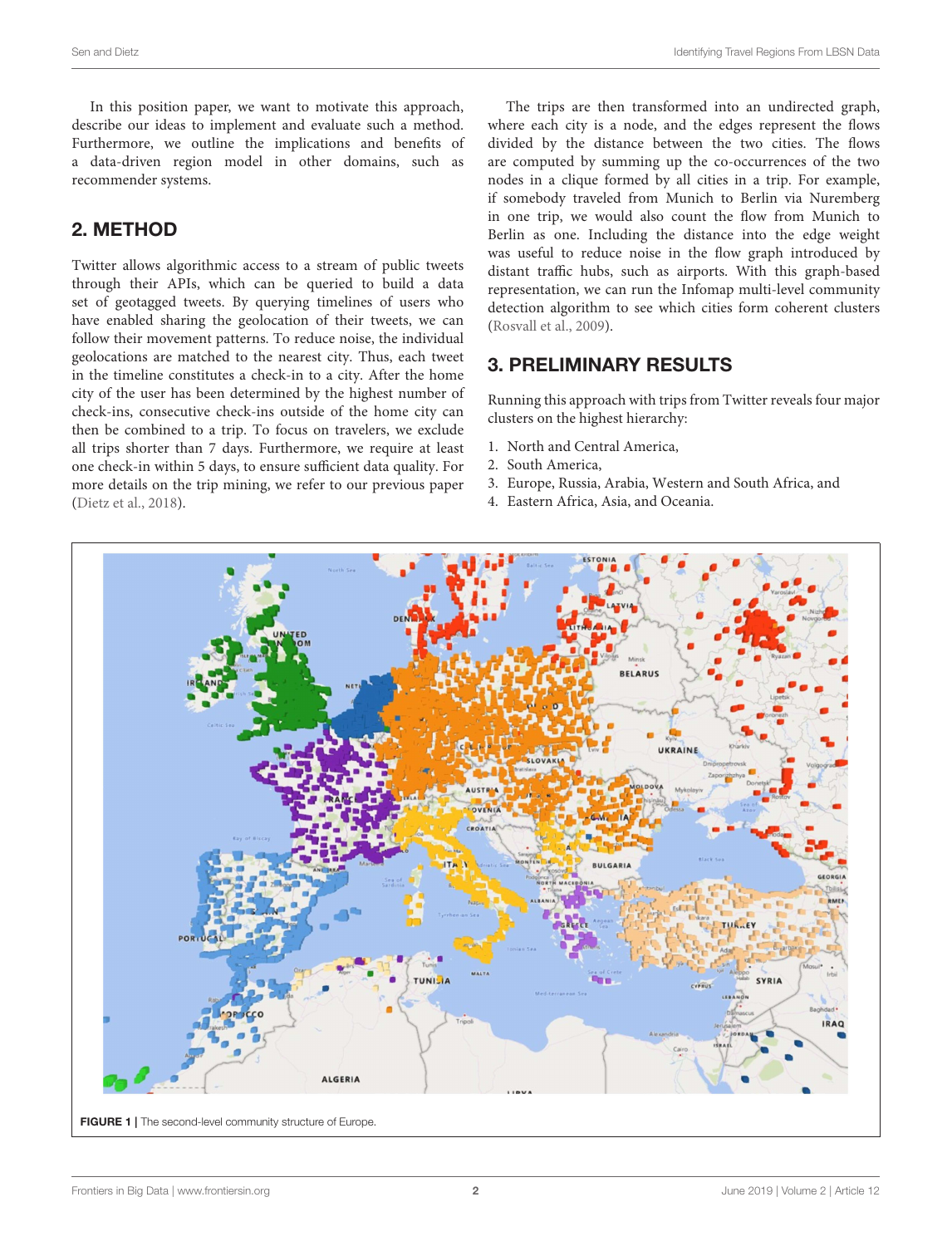The level two clusters of Europe, depicted in **[Figure 1](#page-1-0)**, correspond to groups of similar countries. The British Isles, the Iberian Peninsula, and much of Central and Eastern Europe are merged into respective clusters, while countries like France, Italy, and Turkey roughly retain their own clusters. This is already an interesting result, as it shows that political boundaries have a strong influence on the travel behavior. Subdividing these clusters reveals further regions, however the results become more fuzzy and subject to thorough evaluation. One major challenge is to find a termination criterion to decide whether to continue splitting these clusters. In our opinion, this cannot be decided with the current data, but requires further analysis of the regions, such as the number of cities and the area covered. An evaluation of the quality of the discovered region will also prove to be challenging. However, comparing our third-level clusters of the United Kingdom with those of [Ratti et al. \(2010\)](#page-3-1) revealed high similarities.

### 4. RELATED WORK

Human mobility analysis has helped us to improve our understanding of traffic forecasting [\(Kitamura et al., 2000\)](#page-3-2), the spread of diseases [\(Eubank et al., 2004\)](#page-2-3), and also computer viruses [\(Kleinberg, 2007\)](#page-3-3). Researchers have already attempted to define regions based on human mobility data for various purposes such as administrative region discovery (del Prado and Alatrista-Salas, [2016\)](#page-2-4), topical region discovery [\(Taniguchi et al.,](#page-3-4) [2015\)](#page-3-4), and political redistricting [\(Joshi et al., 2009\)](#page-3-5). Closest to our approach is the work of [Hawelka et al. \(2014\)](#page-2-5), who aim to find larger regions of mobility, by combining several countries. We aim to find touristic regions that are smaller and potentially independent of countries.

There are various algorithms to perform spatial clustering and community detection, such as the Louvain method (Blondel et al., [2008\)](#page-2-6), GDBSCAN [\(Ester et al., 1996\)](#page-2-7), and Infomap (Rosvall et al., [2009\)](#page-3-0). They are comparable in runtime complexity, however [\(Fortunato and Hric, 2016\)](#page-2-8) finds that the Infomap algorithm outperforms the Louvain method in the quality of the communities. GDBSCAN uses the distance between points

# **REFERENCES**

- <span id="page-2-6"></span>Blondel, V. D., Guillaume, J. L., Lambiotte, R., and Lefebvre, E. (2008). Fast unfolding of communities in large networks. J. Stat. Mech. Theor. Exp. [2008, 1–12. doi: 10.1088/1742-5468/2008/10/](https://doi.org/10.1088/1742-5468/2008/10/P10008) P10008
- <span id="page-2-2"></span>Bohlin, L., Edler, D., Lancichinetti, A., and Rosvall, M. (2014). "Community detection and visualization of networks with the map equation framework," in Measuring Scholarly Impact: Methods and Practice, eds Y. Ding, R. Rousseau, and D. Wolfram (Cham: Springer), 3–34.
- <span id="page-2-4"></span>del Prado, M. N., and Alatrista-Salas, H. (2016). "Administrative regions discovery based on human mobility patterns and spatiotemporal clustering," in Proceedings of 13th International Conferences on Mobile Ad Hoc and Sensor Systems, MASS'16 (Brasilia: IEEE), 65–74.

explicitly to form clusters that are geographically contiguous. Thus, we use Infomap, as it allows to use self-computed weights for the graph and can detect hierarchies. This resolves the resolution limit problem, where the size of communities depend on the size of the graph, which can result in recognized communities being merged together in large networks.

# 5. CONCLUSIONS

This position paper introduces an approach for spatial clustering of touristic regions from trips mined from Twitter. To the best of our knowledge, this is the first application of geo-located tweets to find travel regions, with data spanning the whole world. The analysis of results finds a coherent hierarchy of clusters. This confirms that the use of tweets to find traveler mobility patterns and define regions based on the patterns is a feasible approach.

In future, we plan to make a thorough evaluation of the resulting regions using numeric method, but also to visually compare them to findings of other region discovery approaches.

# DATA AVAILABILITY

The raw data supporting the conclusions of this manuscript will be made available by the authors, without undue reservation, to any qualified researcher.

### AUTHOR CONTRIBUTIONS

AS: Prototype implementation, experimentation, literature analysis. LD: Main author of manuscript, developed the trip mining library.

### FUNDING

This work was supported by the German Research Foundation (DFG) and the Technical University of Munich (TUM) in the framework of the Open Access Publishing Program.

- <span id="page-2-0"></span>Dietz, L. W. (2018). "Data-driven destination recommender systems," in Proceedings of 26th Conferences User Modeling, Adaptation and Personalization, UMAP '18 (New York, NY: ACM).
- <span id="page-2-1"></span>Dietz, L. W., Herzog, D., and Wörndl, W. (2018). "Deriving tourist mobility patterns from check-in data," in Proceedings of the WSDM WS on Learning from User Interactions (Los Angeles, CA).
- <span id="page-2-7"></span>Ester, M., Kriegel, H. P., Sander, J., and Xu, X. (1996). "Density-Based Clustering Methods," in KDD-96 Proceedings (Portland, OR).
- <span id="page-2-3"></span>Eubank, S., Guclu, H., Kumar, V. S. A., Marathe, M. V., Srinivasan, A., Toroczkai, Z., et al. (2004). Modelling disease outbreaks in realistic urban social networks. Nature 429, 180–184. doi: [10.1038/nature02541](https://doi.org/10.1038/nature02541)
- <span id="page-2-8"></span>Fortunato, S., and Hric, D. (2016). Community detection in networks. Phys. Rep. 659, 1–44. doi: [10.1016/j.physrep.2016.09.002](https://doi.org/10.1016/j.physrep.2016.09.002)
- <span id="page-2-5"></span>Hawelka, B., Sitko, I., Beinat, E., Sobolevsky, S., Kazakopoulos, P., and Ratti, C. (2014). Geo-located twitter as proxy for global mobility patterns. Cartogr. Geogr. Inform. Sci. 41, 260–271. doi: [10.1080/15230406.2014.890072](https://doi.org/10.1080/15230406.2014.890072)